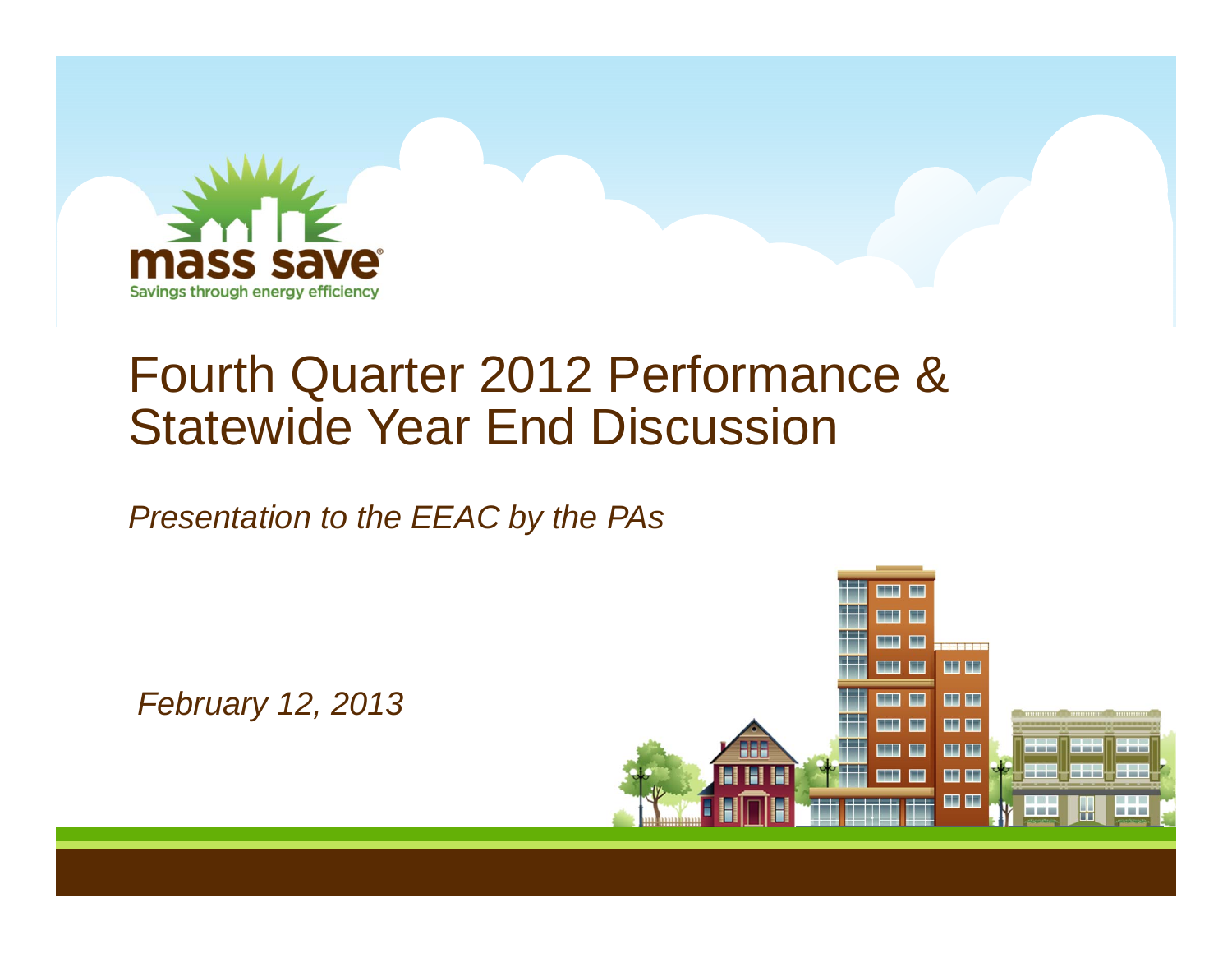

- Very strong participation, with electric participants at 134% of goal and gas participants at 101% of goal
- Year-end electric annual kWh savings at 91% of goal; gas annual therm savings are at 99% of goal
- Strong residential savings in 2012 (114% electric; 108% gas)
- Savings reflect updated EM&V results from 2011 AR
- Year-end numbers are preliminary and savings are subject to after-the-fact adjustments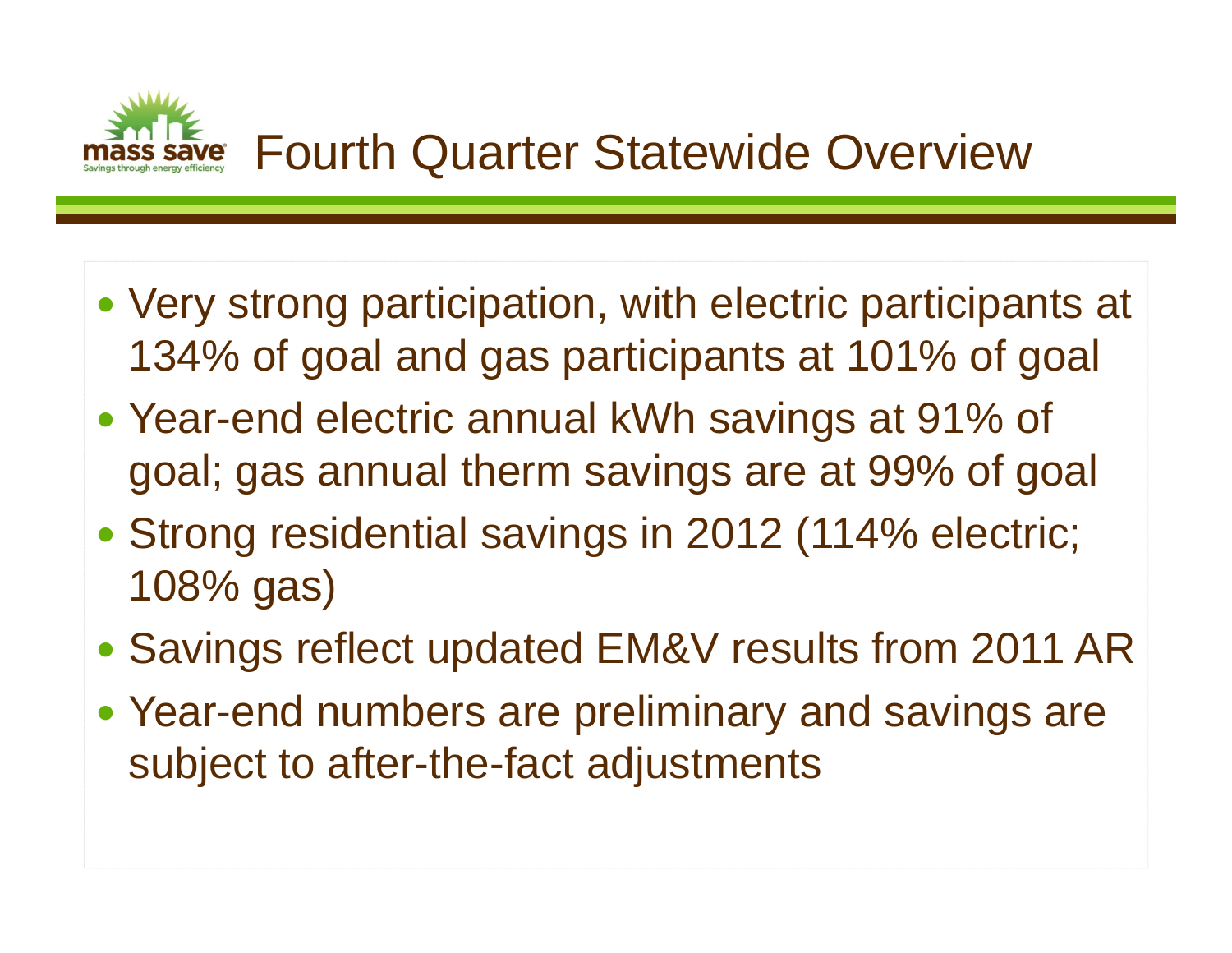

|                         | <b>ELECTRIC</b> | <b>GAS</b> |
|-------------------------|-----------------|------------|
| <b>Annual Savings</b>   | 91%             | 99%        |
| <b>Lifetime Savings</b> | 89%             | 97%        |
| Spending                | 76%             | 102%       |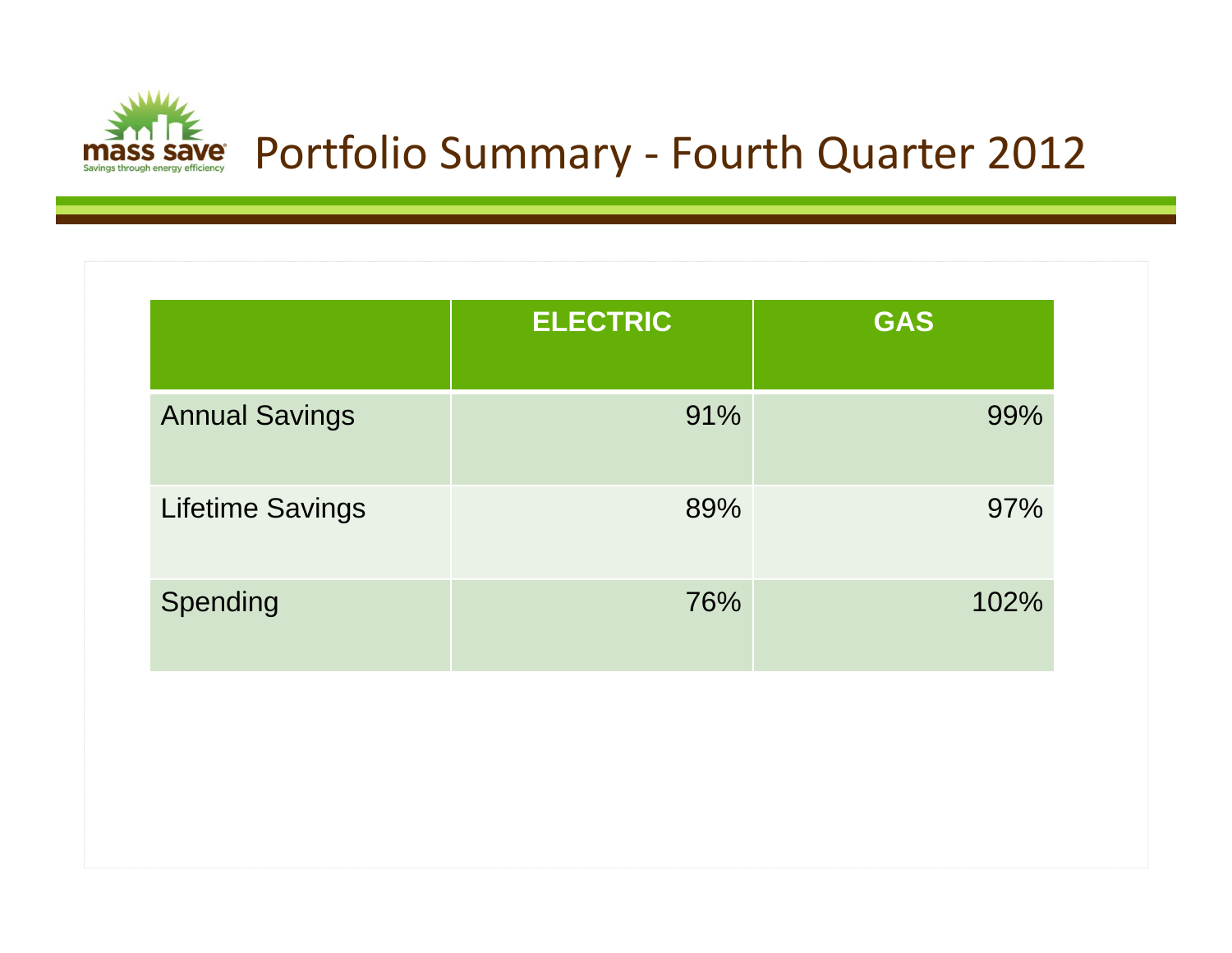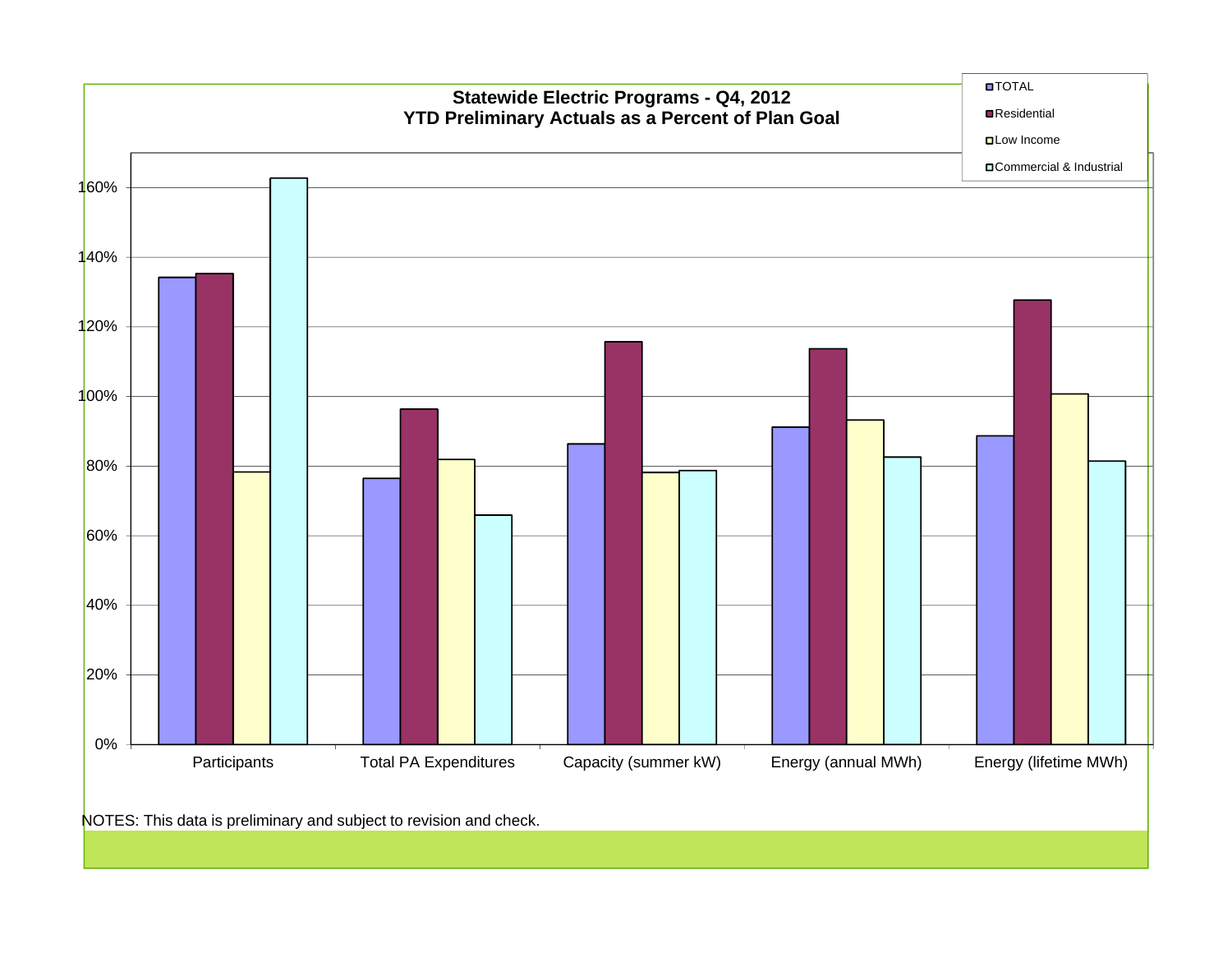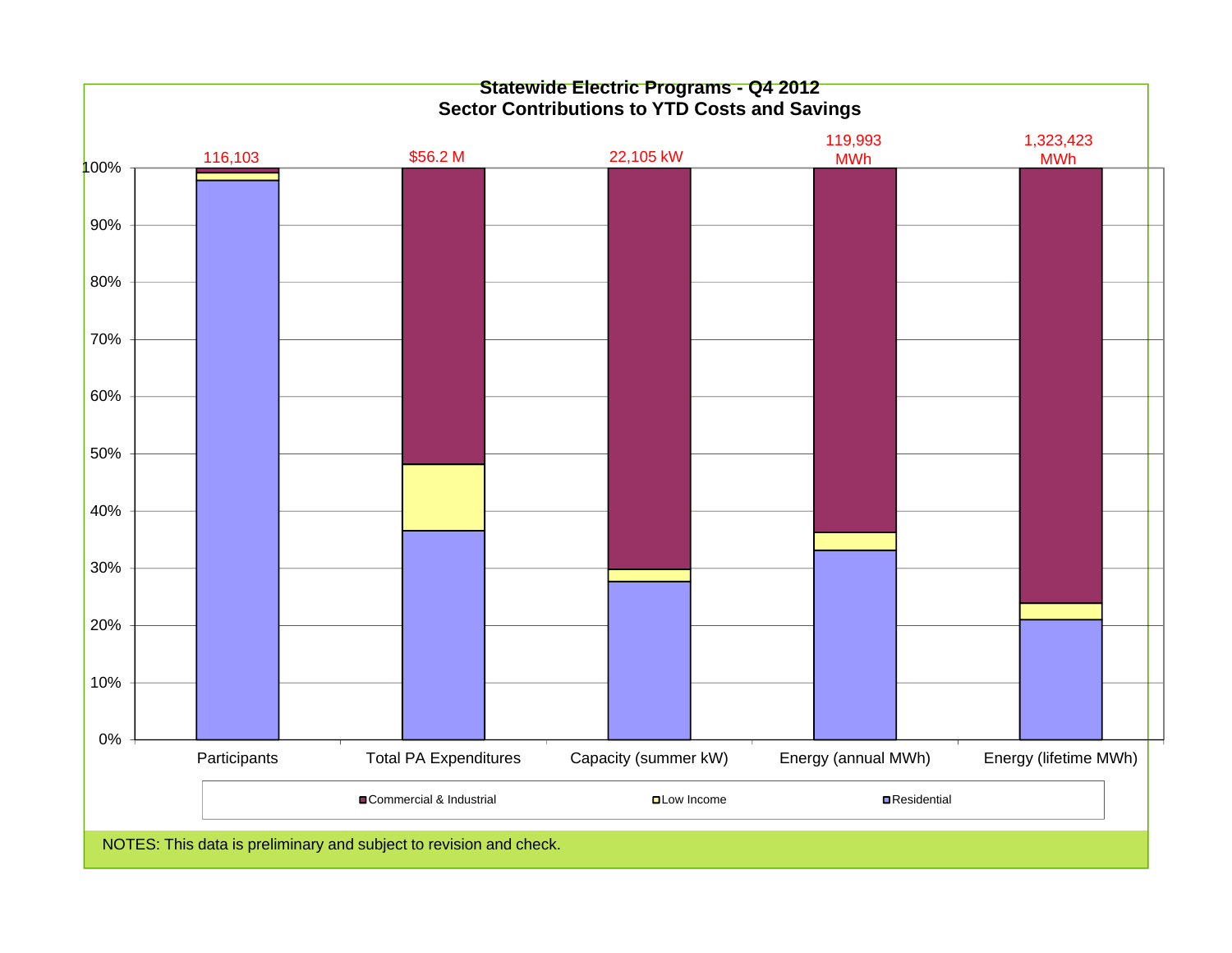

NOTES: Costs are those booked for PPA, Marketing, Customer Incentive, STAT, and Evaluation. This data is preliminary and subject to revision and check.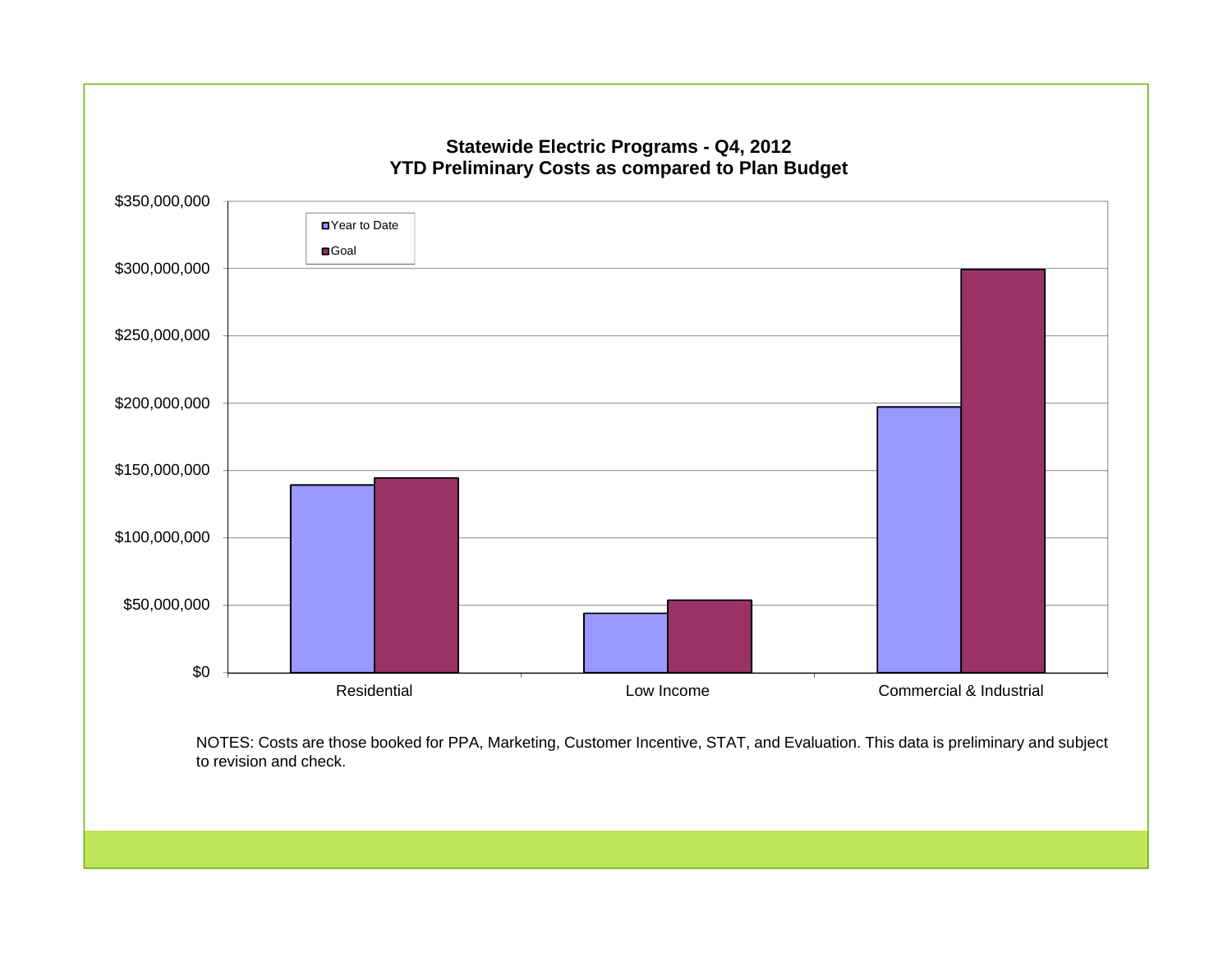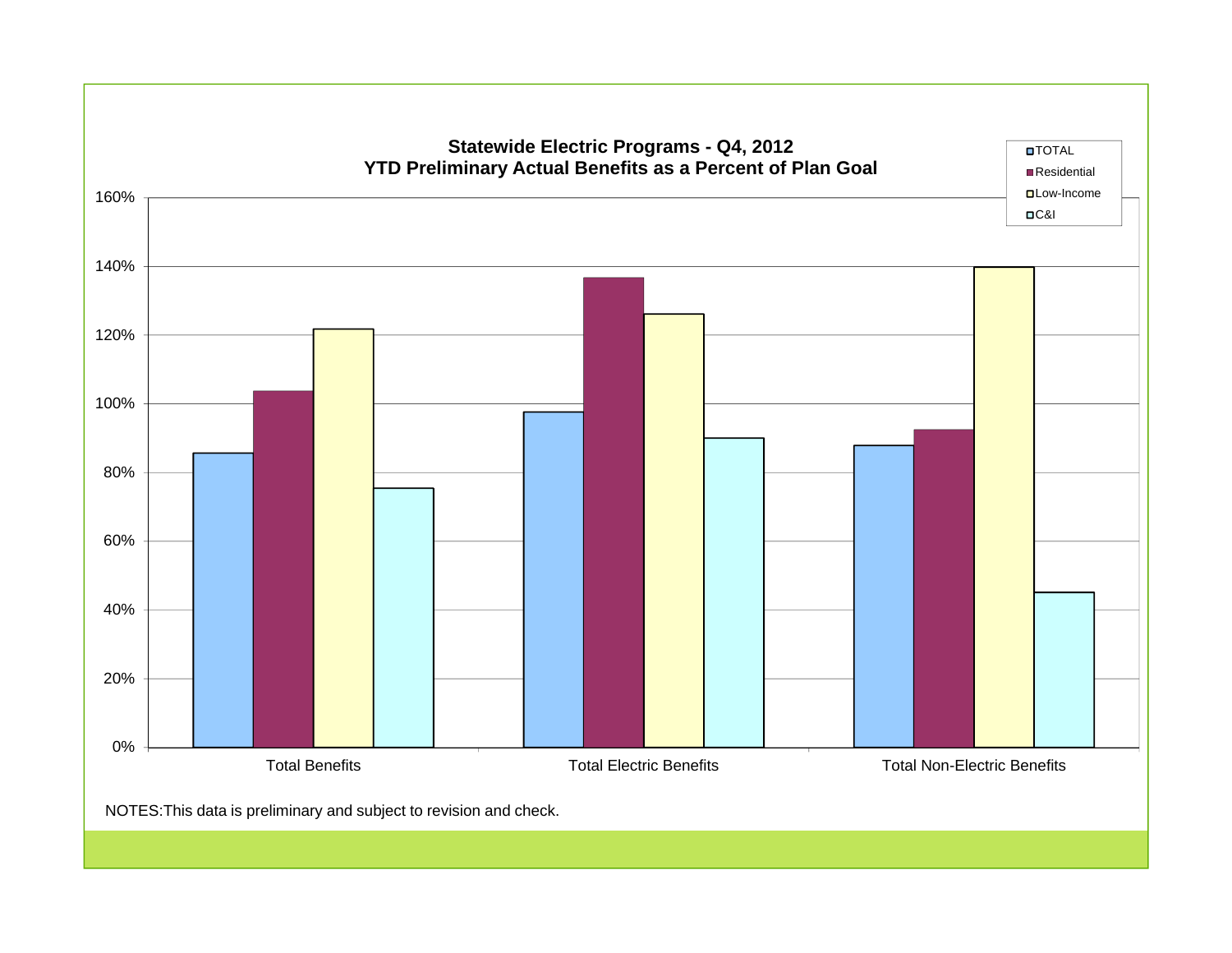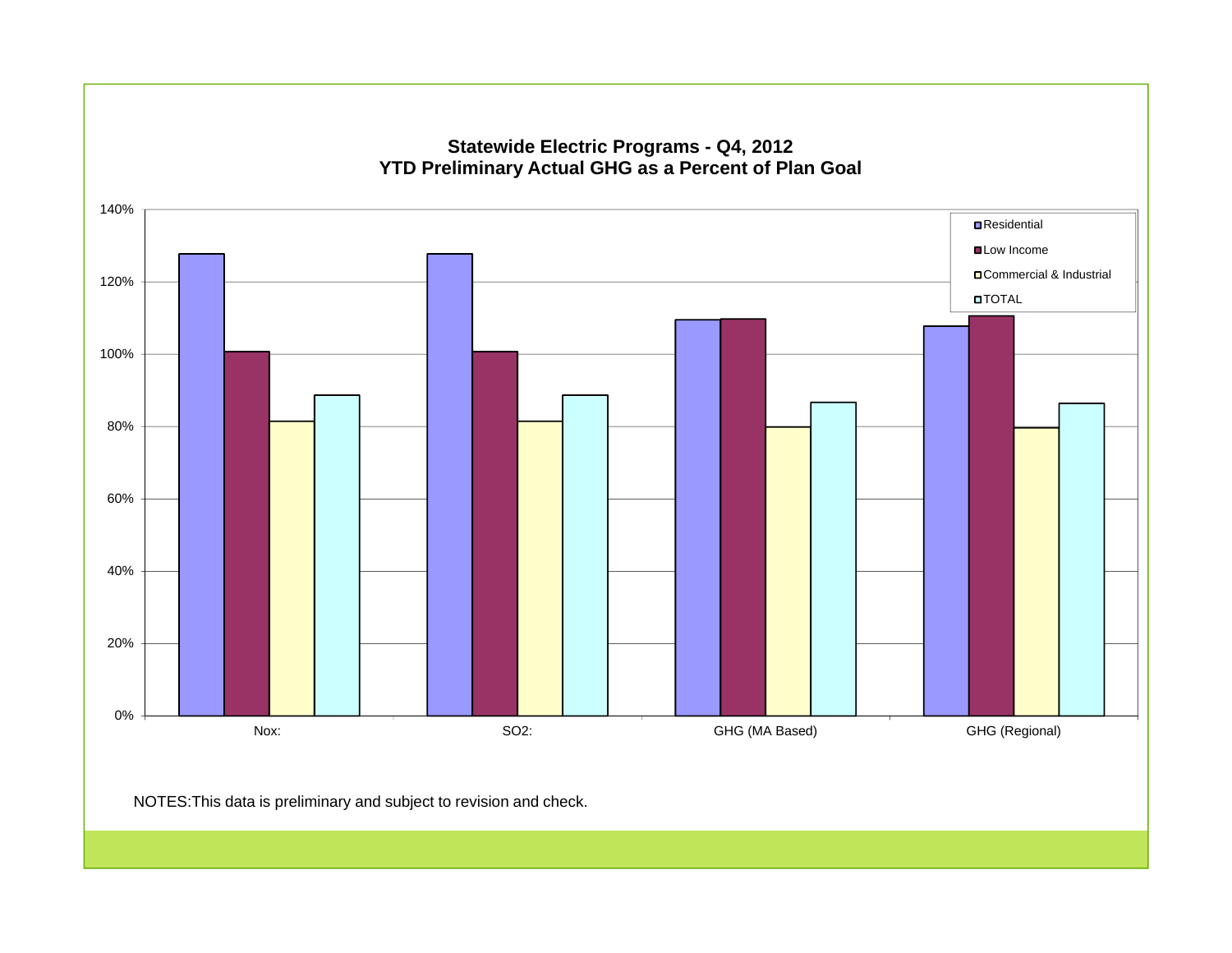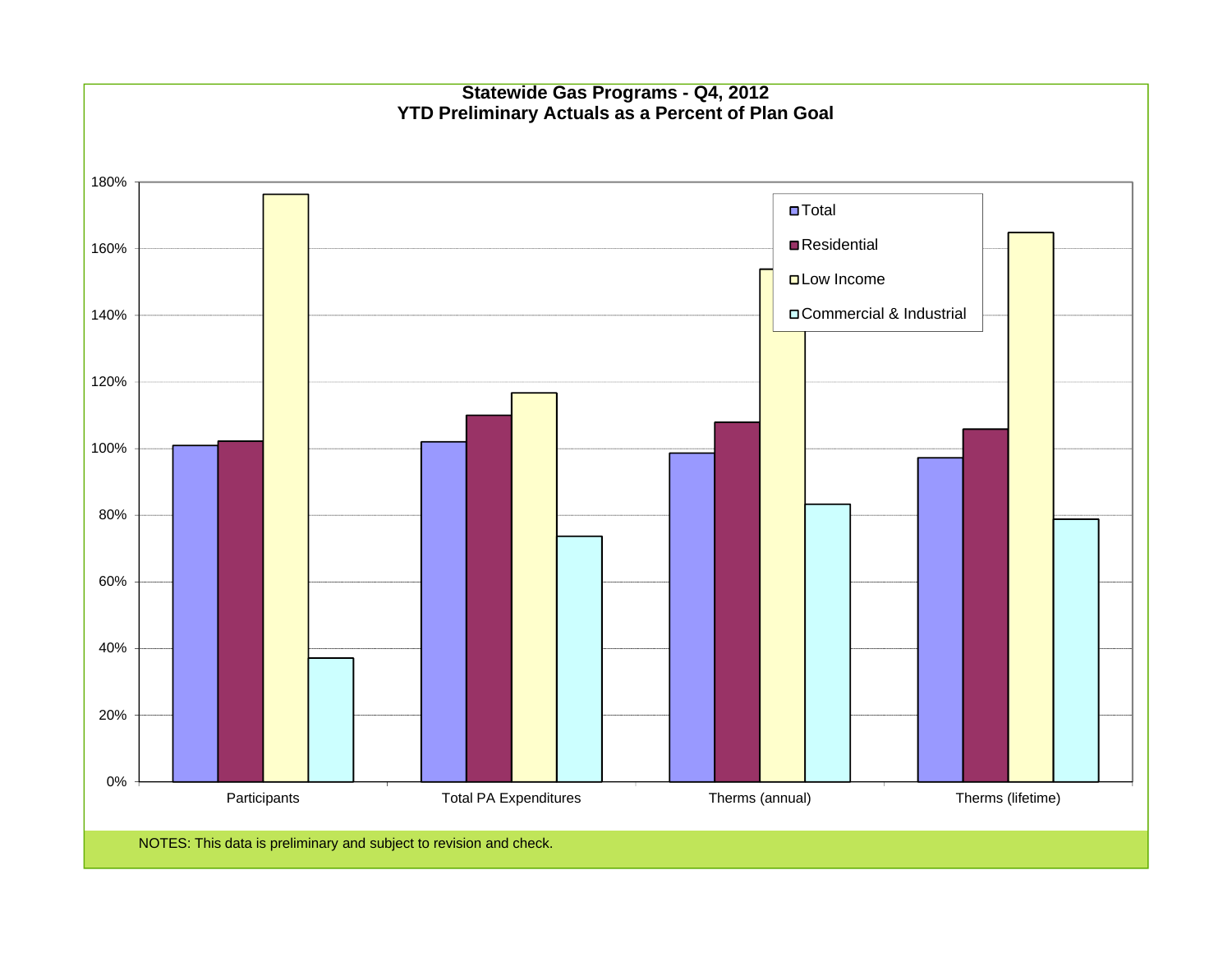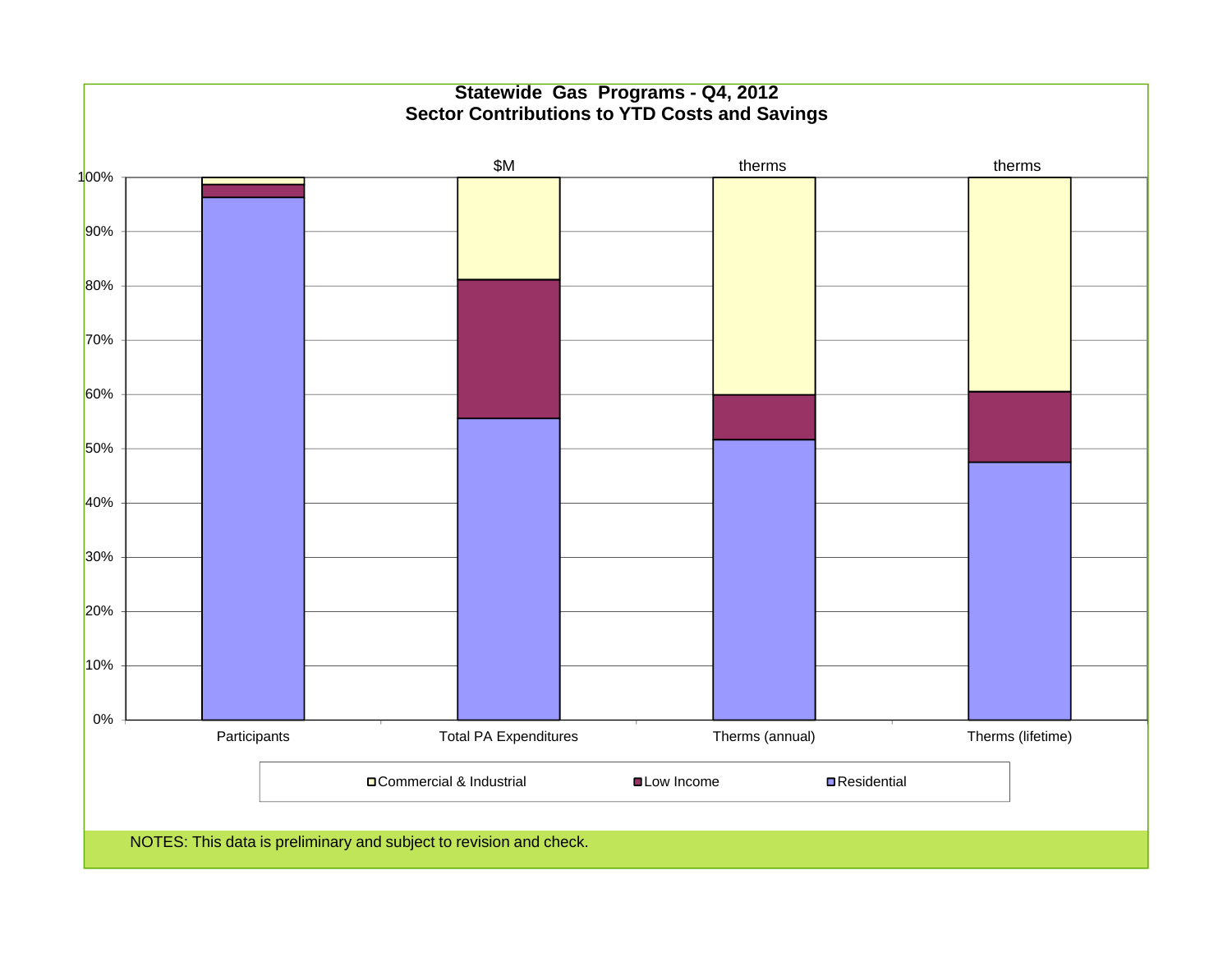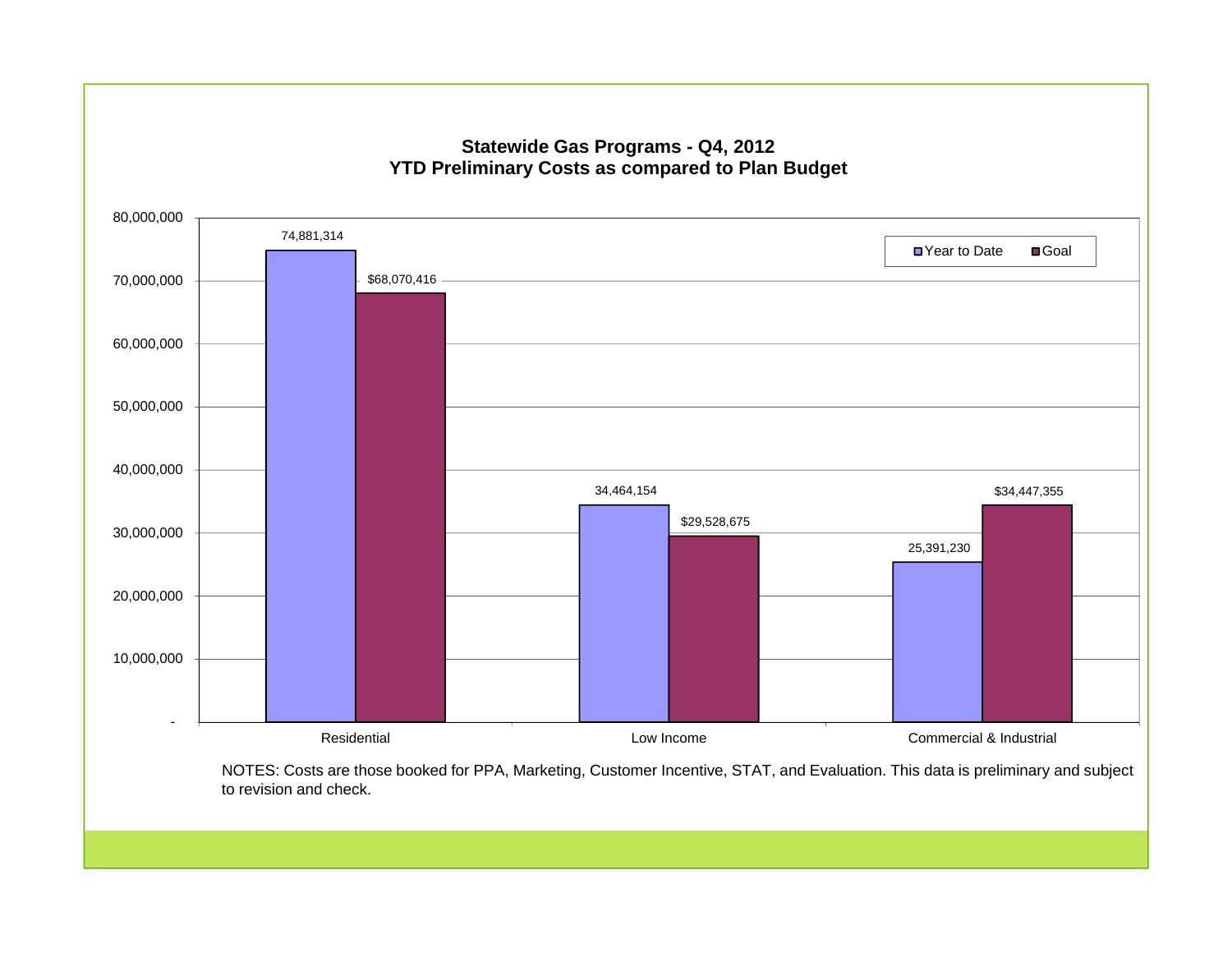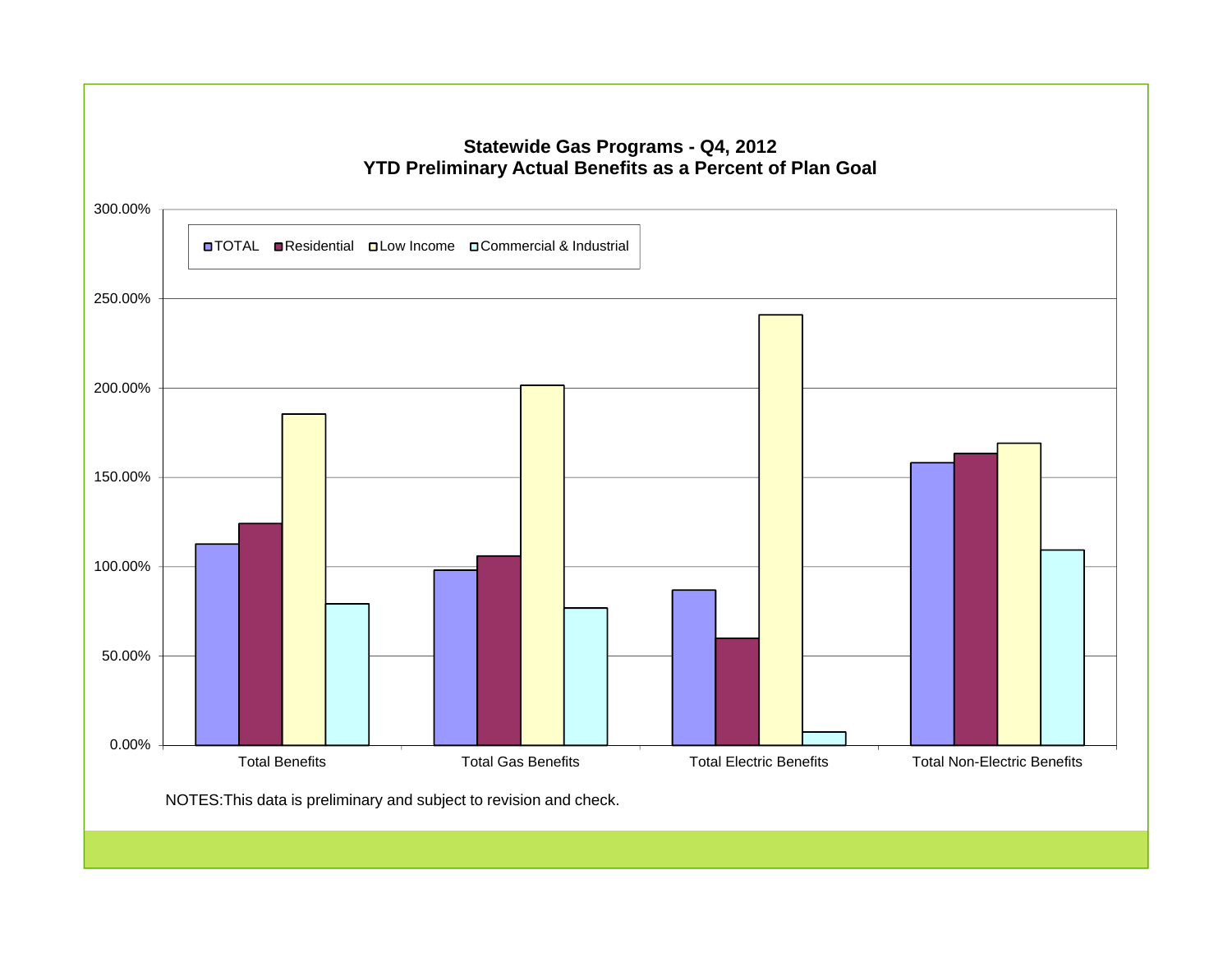

| <b>Electric</b>   |      |      |      |
|-------------------|------|------|------|
|                   | 2010 | 2011 | 2012 |
| <b>Budget</b>     | 88%  | 67%  | 76%  |
| <b>Annual MWh</b> | 98%  | 91%  | 91%  |
| Lifetime MWh      | 97%  | 101% | 89%  |

Gas

|                      | 2010 | 2011 | 2012 |
|----------------------|------|------|------|
| <b>Budget</b>        | 81%  | 92%  | 102% |
| <b>Annual therms</b> | 103% | 84%  | 99%  |
| Lifetime therms      | 97%  | 81%  | 97%  |

**Note: 2012 percentages reflect higher overall goals; thus, equal or lower percentages do not necessary translate to equivalent or lower savings**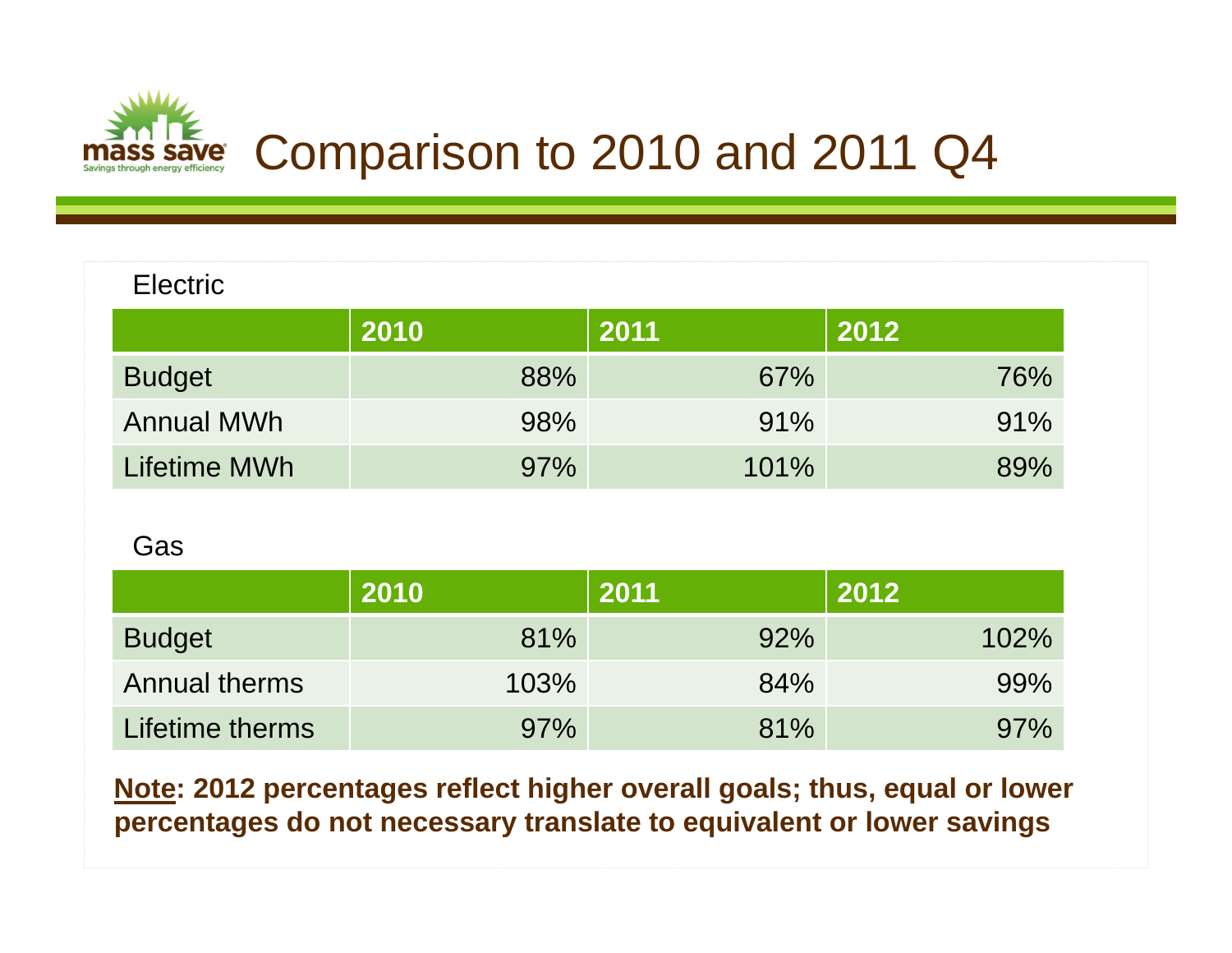

## Program Highlights- Residential New Construction and Rebate Programs

### • Residential New Construction

- Through the end of the fourth quarter, PAs completed over 3,300 electric and over 2,400 gas units statewide
- As of year-end, there were 121 communities that have adopted the Stretch Energy Code
- The Western MA Storm Recovery Program reports 105 unit completions with 33 completing in Q4 of 2012

### • Rebate Programs

- PAs participated in numerous trainings in conferences
- • Interest in Heat Pump Water Heaters continued to grow, with a 176% increase in rebates paid in Q4 over Q3 (1,321 total in Q4).
- • In December, the GasNetworks e-Newsletter, part of the PAs' continued direct outreach to trade allies, received an exceptional open rate at 46.6%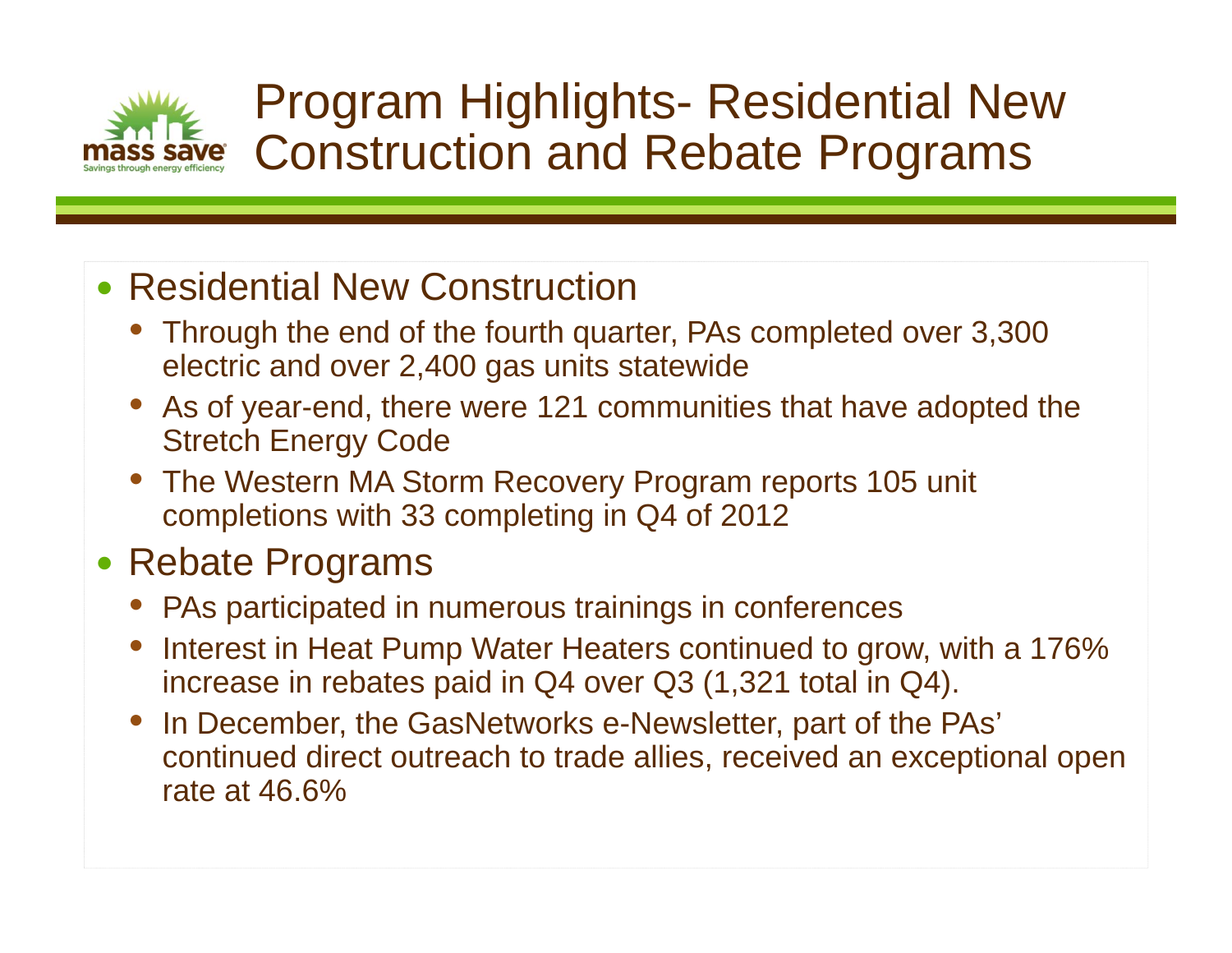

## Program Highlights- Residential HES and Lighting & Appliances Programs

### • Home Energy Services

- Strong demand for Home Energy Assessments in Q4
- The Contractor's Best Practices Working Group held three meetings in Q4 of 2012. The PAs are incorporating lessons learned from last year to make this group even more productive.
- The 0% interest HEAT Loan continued to be in high demand in Q4. The number of HEAT Loans issued in 2012 increased 70% over 2011 levels, with significant increases in the amount financed per loan.

## • Lighting & Appliances

- • In December, the PAs were awarded "Utility Partner of the Year" by lighting manufacturer Greenlite, as measured by dedication to energy efficiency, number of enrolled lighting partners, and cooperation with retail promotions.
- In Q4, PAs worked with Top Ten to negotiate a sponsorship agreement that will allow sponsors to launch tiered incentives for products in 2013, using Top Ten's proprietary rating system.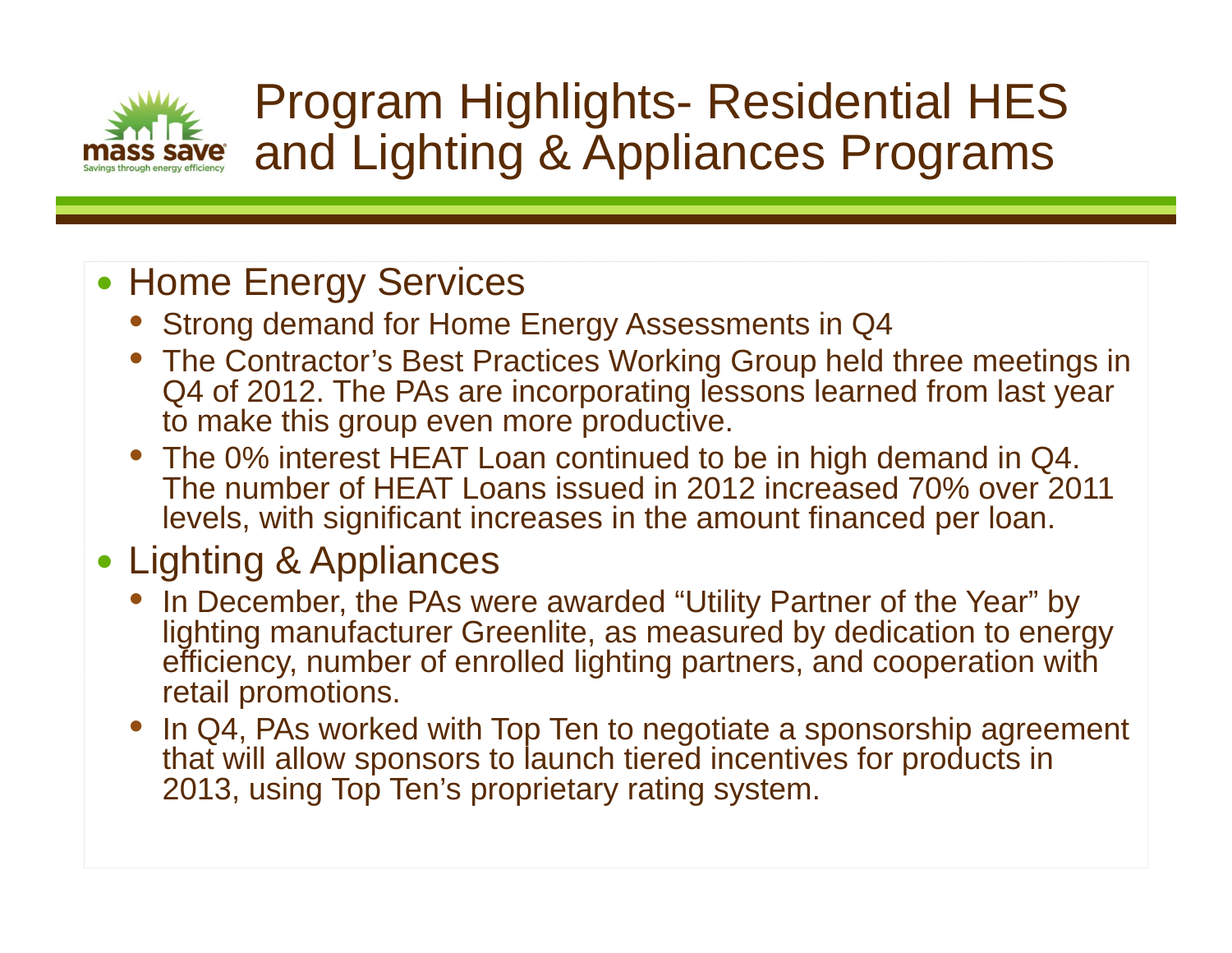

## Program Highlights- Multi-Family Retrofit and Low-Income

- Multi-Family Retrofit
	- • In Q4, Residential and C&I continued to work together with a focus on refining processes to treat facilities in a more integrated manner, regardless of meter and fuel type.
	- •Multi-Family inquiries to the Statewide MMI line increased 25% over 2011.

#### $\bullet$ Low-Income Single Family

- • In the fourth quarter, the PAs revised the existing refrigerator/freezer thresholds for the Program for the upcoming 2013 program year.
- • PAs continued collaboration within the Best Practices Working Group to determine standard client education materials to be used statewide by the various CAP agencies

#### • Low-Income Multi-Family Retrofit

- At the end of December 2012, the PAs had successfully inventoried a total of 8,099 accounts as part of the Multi-Family Benchmarking Metric, exceeding the monthly average number of accounts by 138.
	- • By utilizing this platform, the PAs have been able to identify the least-efficient buildings among all those eligible for funding and prioritize energy efficiency projects to make the most of the budgets that were available.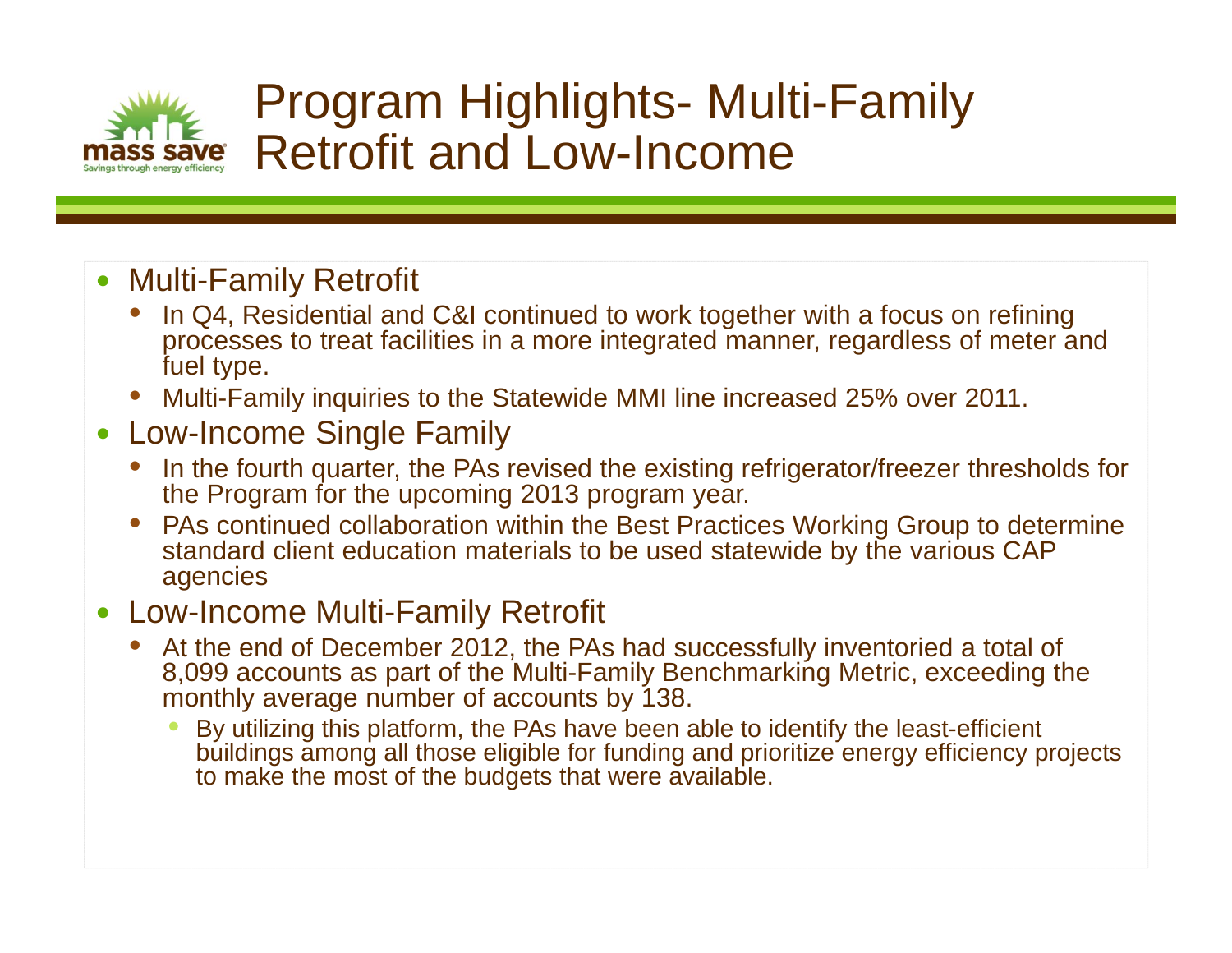

#### • Expansion of Upstream Initiatives

• Progress with the upstream HVAC initiative continued to move forward with issuance of the 3<sup>rd</sup> Party Program Manager RFP to nine (9) potential suppliers in early November, followed by the receipt of proposals, technical scoring, and follow-up discussions and clarifications.

#### • Implementing the Voluntary Accelerated Rebate Pilot

• The PAs established consistent guidelines for identifying the Top 5 gas and electric C&I customers in respective territories and together developed a protocol for communicating to the eligible customers.

#### • Events and Outreach

• The PAs were actively engaged in publicizing and promoting energy efficiency through speaking roles at and/or hosting of various events such as the Worcester Business Journal Mass Energy Summit, the Architecture Boston Exposition, and Principles & Practices for Managing Energy at Water & Wastewater Facilities.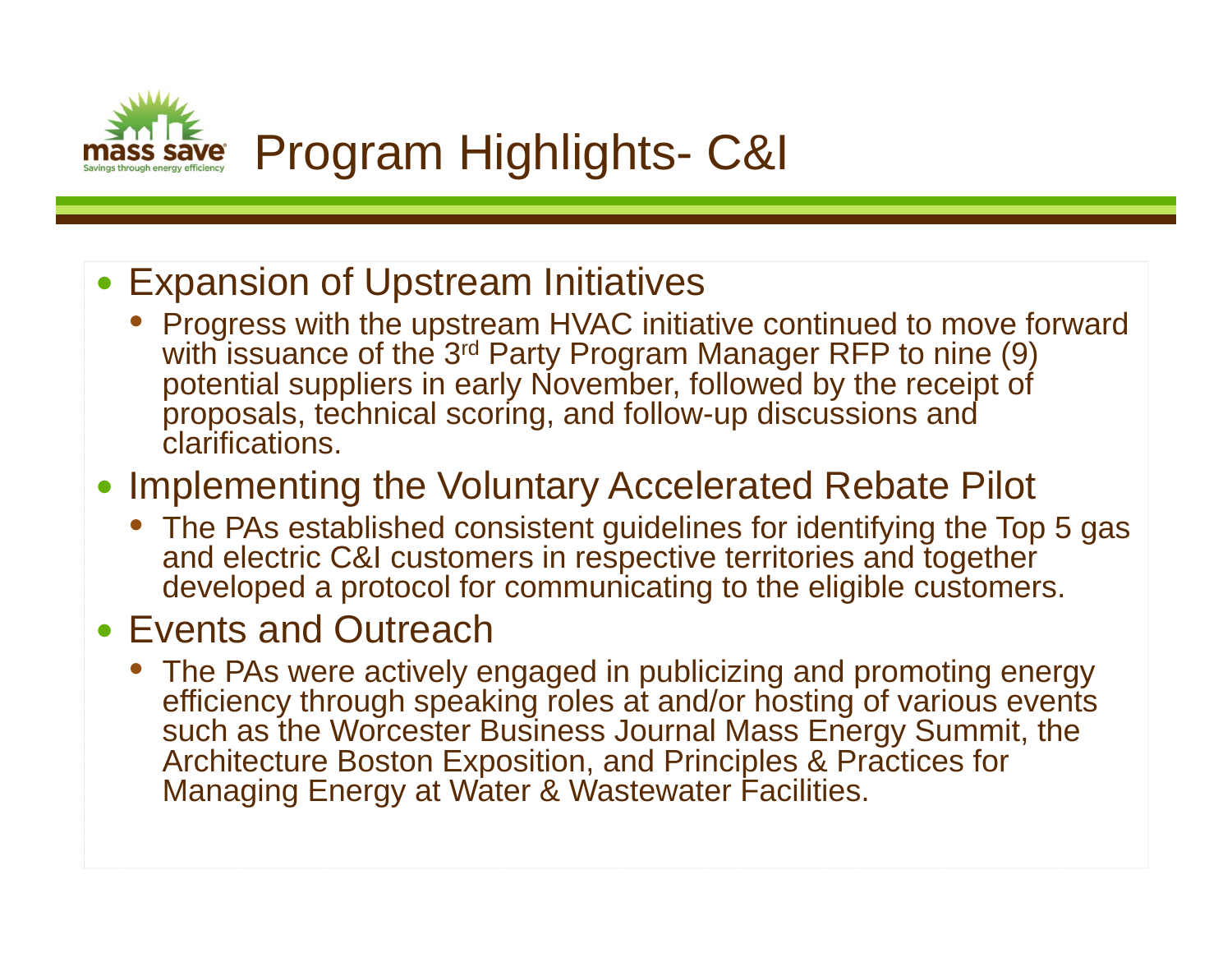

#### • Community outreach

- The Pioneer Valley Planning Commission continued strong grassroots outreach to drive participation in the Springfield Area Home MPG Pilot, including a tour of a customer's upgraded home in Palmer covered by 2 TV stations and 2 newspapers and attended by officials as well as the lieutenant governor.
- Nantucket Energy Office, and the CET/Western Mass. Initiative continued strong campaigns in Q4.

### • Marketing

- $\bullet$  Statewide Marketing team selected new marketing vendor, Kelliher Samets Volk, through the RFP process.
- PAs reviewing awareness of 2012 campaign
- EM&V
	- • Studies, reporting, and review continued in all six research areas in Q4 of 2012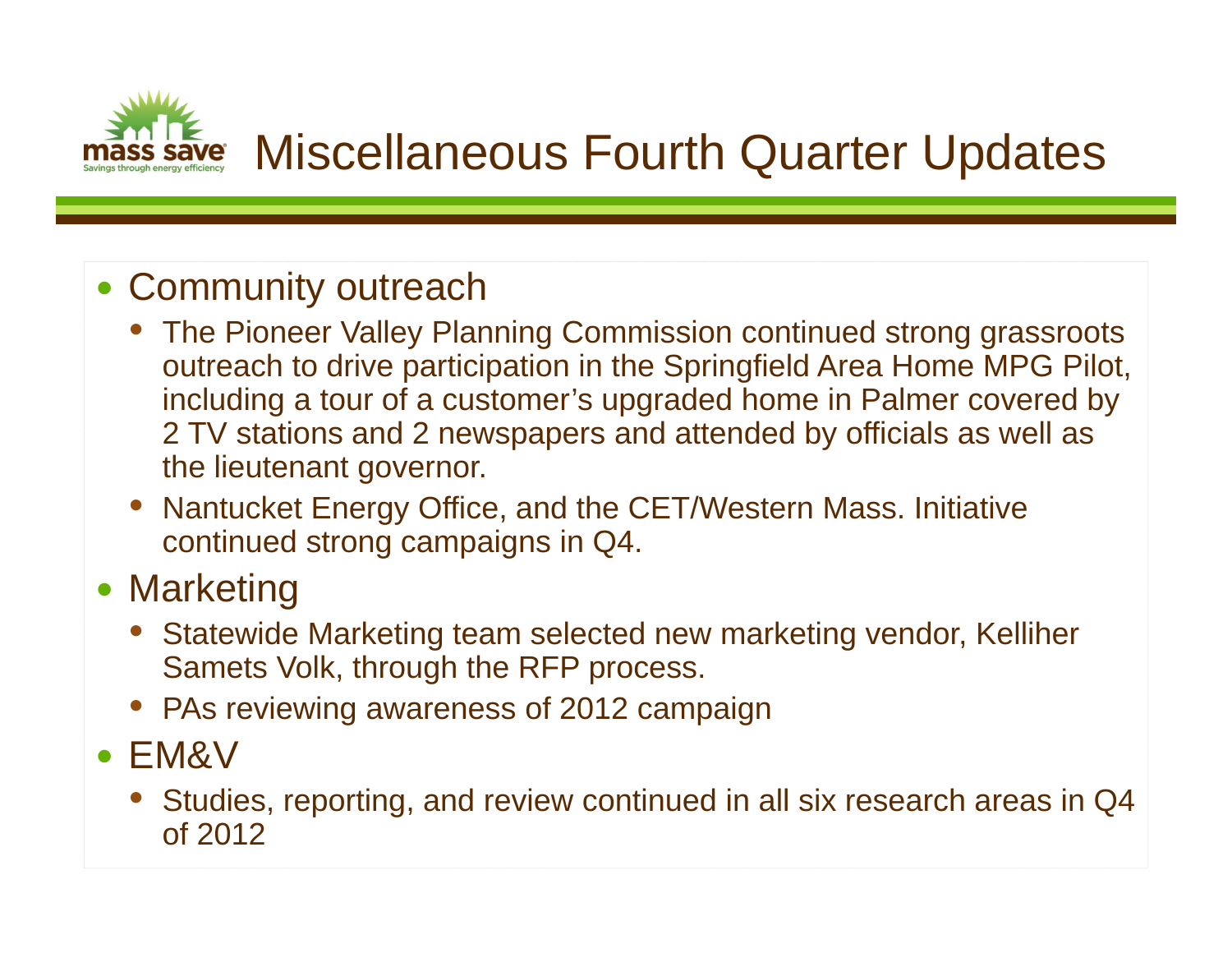# Preliminary Year-End Discussion



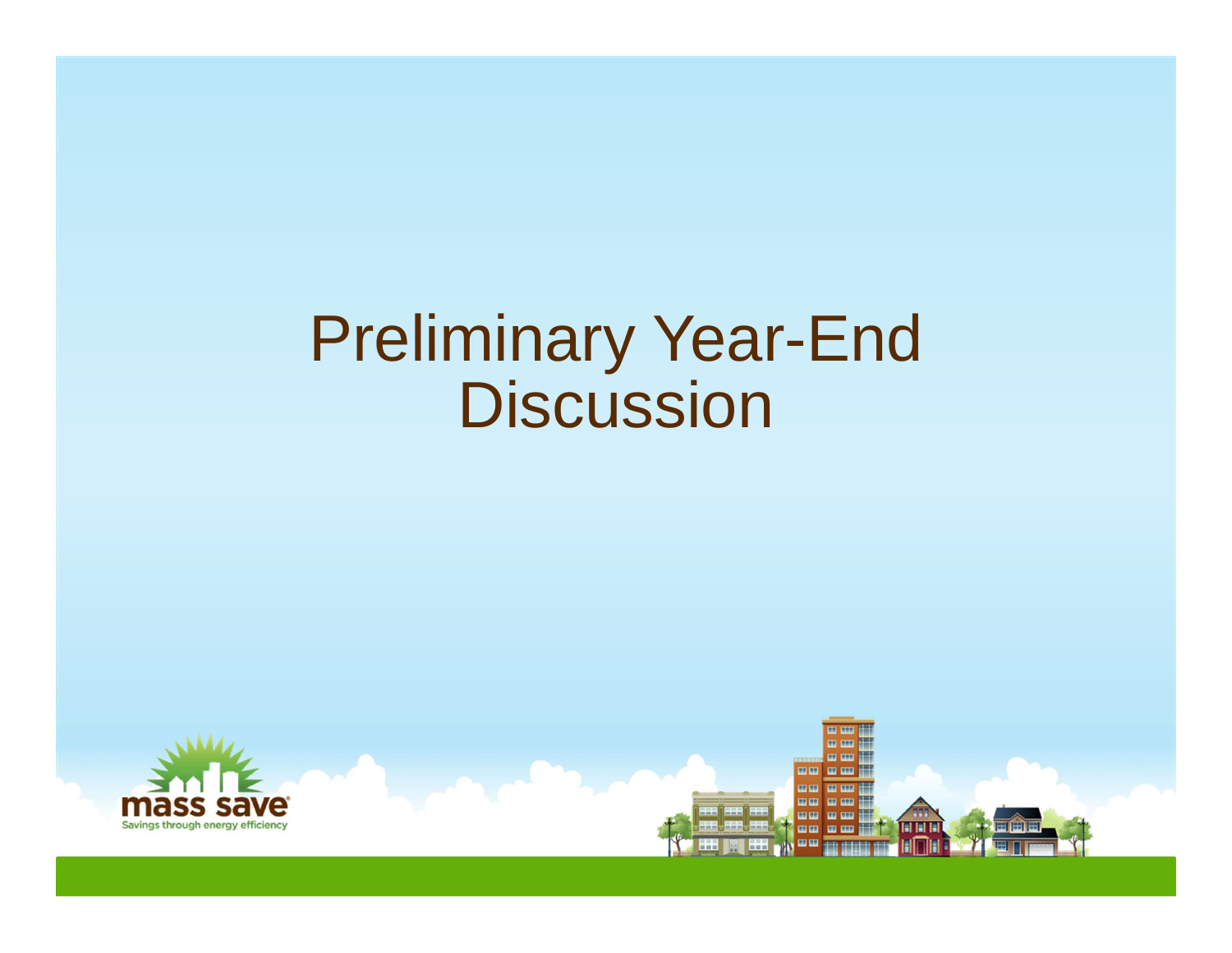

#### **\$/Annual kWh**

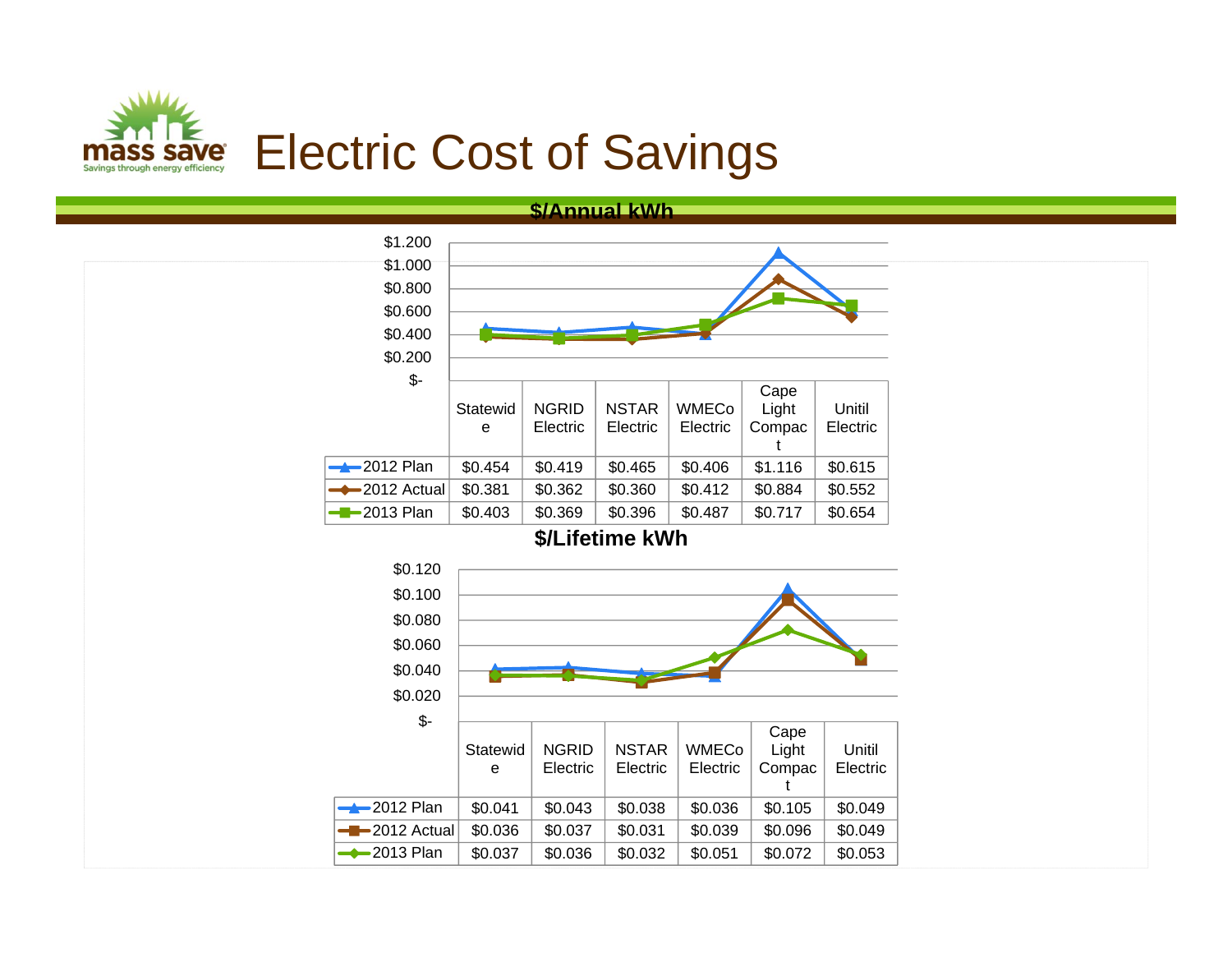

#### **\$/Annual Therm**



#### **\$/Lifetime Therm**

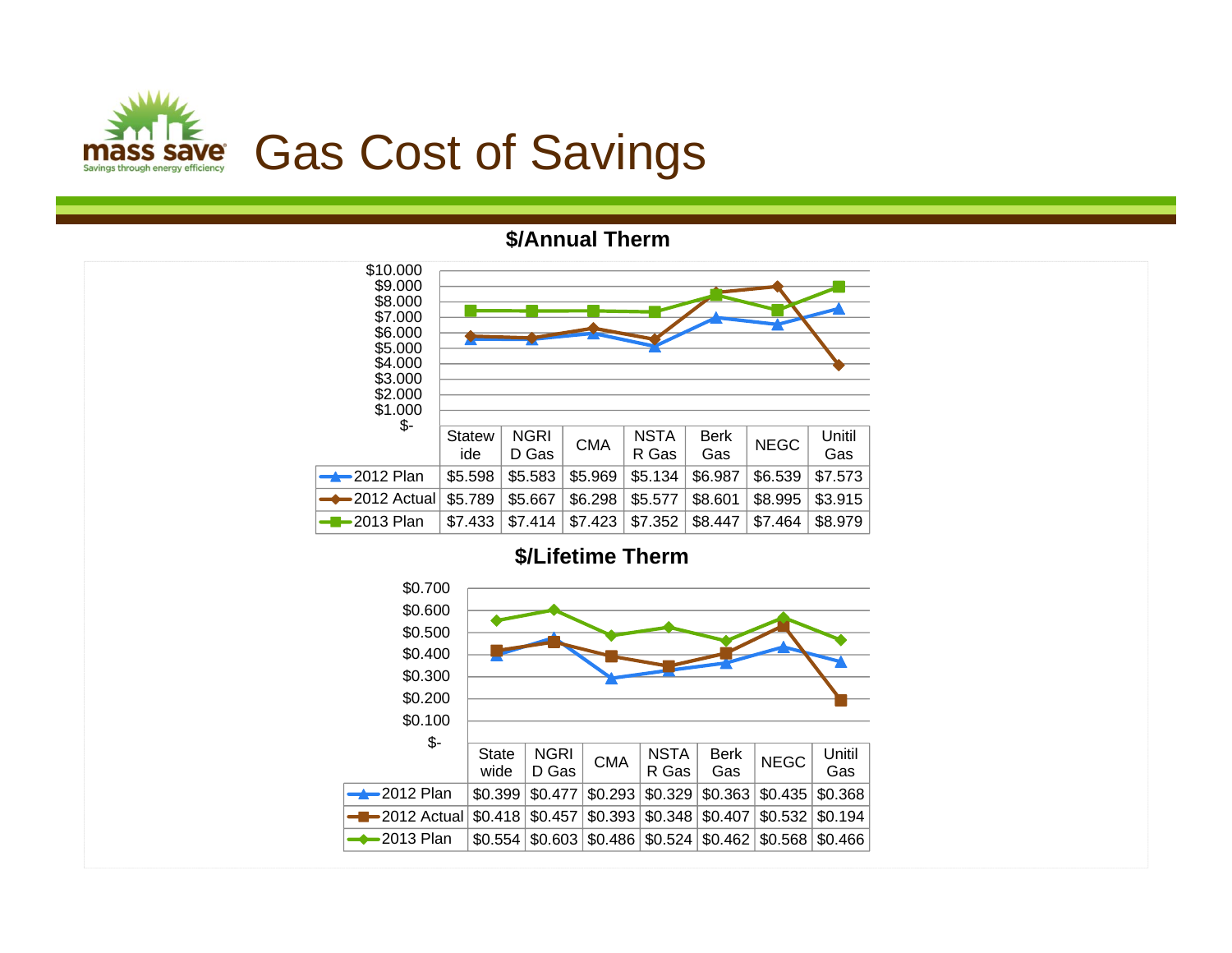